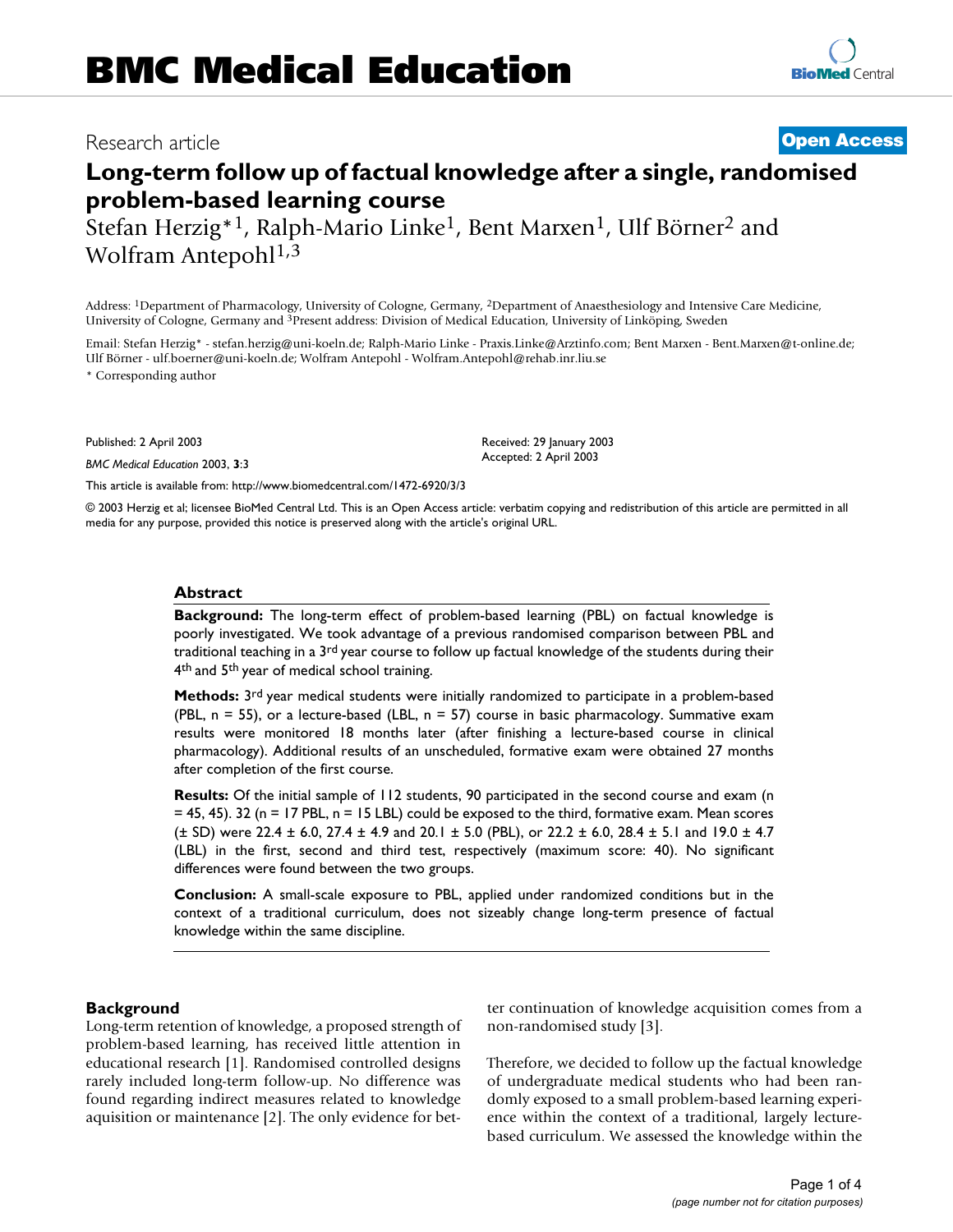same discipline, pharmacology, using a written test. We applied a similar test directly after the randomised intervention, 18 months later as a mandatory summative exam, and 27 months later as a non-scheduled formative exam.

# **Methods**

In 1997, problem-based learning was introduced into a 3rd-year course of basic medical pharmacology using a randomised, controlled design described earlier [4]. Of 112 students who participated (55 problem-based or PBL, 57 lecture-based or LBL) in that course and the summative exam, 90 (45 of the previous PBL group, 45 of the previous LBL group) took the 4<sup>th</sup>-year course and final exam on clinical pharmacology 18 months later. The clinical pharmacology course was held in the same lecture-based format as the traditional LBL course in basic pharmacology. It was supplemented by an additional, non-mandatory 3 case, 4-session PBL tutorial, which was taken by 15 students (6 had PBL previously, 9 LBL). In October 1999, we asked all participants of a mandatory 5th-year course (non-pharmacology) to sit an additional, formative exam of the same type. Of the students attending that course, 32 (17 PBL, 15 LBL) were from the original groups and agreed to participate. One student left the lecture hall without identifying himself. Students were motivated by explaining them the aim of our study, and by offering a free dinner to the three candidates with the highest scores, and to another three selected by chance.

The examination at each of the three levels consisted of 30 questions to be answered within one hour. Twenty multiple-choice questions (MCQ) and 10 short-essay questions (SEQ) yielded a maximum of 40 points (1 per MCQ, 2 for correct SEQ, graded at 1/2-point intervals). The third exam consisted of equal amounts of questions covering contents of the basic and the clinical pharmacology curriculum, respectively. SEQ were scored by raters blinded regarding the kind of previous training of the students. Data (mean and SD) were analysed using two-sided Mann-Whitney U-test ( $\alpha$  = 0.05), comparing PBL versus LBL.

# **Results**

Fig. [1](#page-2-0) depicts the scores of the two groups on the three exams. Comparing the first and second exam, scores increased from  $22.4 \pm 6.0$  to  $27.4 \pm 4.9$  (PBL), and from 22.2  $\pm$  6.0 to 28.4  $\pm$  5.1 (LBL). There were no differences between PBL and LBL students in either exam, except for slightly but significantly higher scores of LBL students in their MCQ subscore of the second exam. Further descriptive subgroup analyses of the second exam focussing on the type of question (SEQ), on questions related to contents already covered in the basic course, or on those students who took the additional PBL sessions in clinical

pharmacology, revealed no differences between the groups of students.

The unannounced third exam was performed by 32 students (17 previous PBL, 15 pervious LBL). Their scores amounted to 20.1  $\pm$  5.0, and 19.0  $\pm$  4.7, respectively. In both groups, scores had dropped markedly compared with previous summative tests. Data appear normally distributed, regardless of group or time of examination. Again, descriptive subgroup analyses revealed no differences depending type or curricular representation of the questions (Table [1\)](#page-3-0).

# **Discussion**

Our data do not provide evidence for a beneficial effect of problem-based learning on factual knowledge. When students were exposed to advanced studies within the same discipline, there was even a trend towards better performance of students from the control group. Possibly, these students were more comfortable with the traditional method of teaching, which they had already perceived during their first course. However, this negative trend was abolished when knowledge was re-tested later in an unannounced test. Thus, PBL did not negatively affect the longterm learning outcome, although it might have suffered from drawbacks described for hybrid approaches [5], such as a rather superficial approach to learning.

Our intervention was small, consisting of just ten 2-hour PBL sessions in basic pharmacology (plus additional time for self-directed learning and 10 hours of concept lectures), but all students had further PBL experience one year later in a primary-care PBL course. Furthermore, they had the option of an additional PBL tutorial in clinical pharmacology, but this was taken by few students. It may be that – given this small scale of PBL exposure, students' attitudes towards learning were not sufficiently affected. Novice tutors may be unable to fully convey the "philosophy" of self-directed, reflective learning [6]. However, most of our tutors – besides the usual two-day training workshop and their weekly supervisions – had practised PBL tutoring for at least one semester. This time was found sufficient to gain experience in terms of improving the group process [7]. In addition, the positive evaluation of the PBL intervention [1] argues against the assumption that learning styles had remained unaltered – at least in the short term. Other short-term interventions also failed to sustain altered learning habits [8]. Even the learning styles of graduates of an entire PBL curriculum were indistiguishable from their traditional classmates after longterm follow-up [2].

It could be argued that any scheduled summative exam provides a readout of acute rehearsal rather than longterm knowledge. In addition, these data may be governed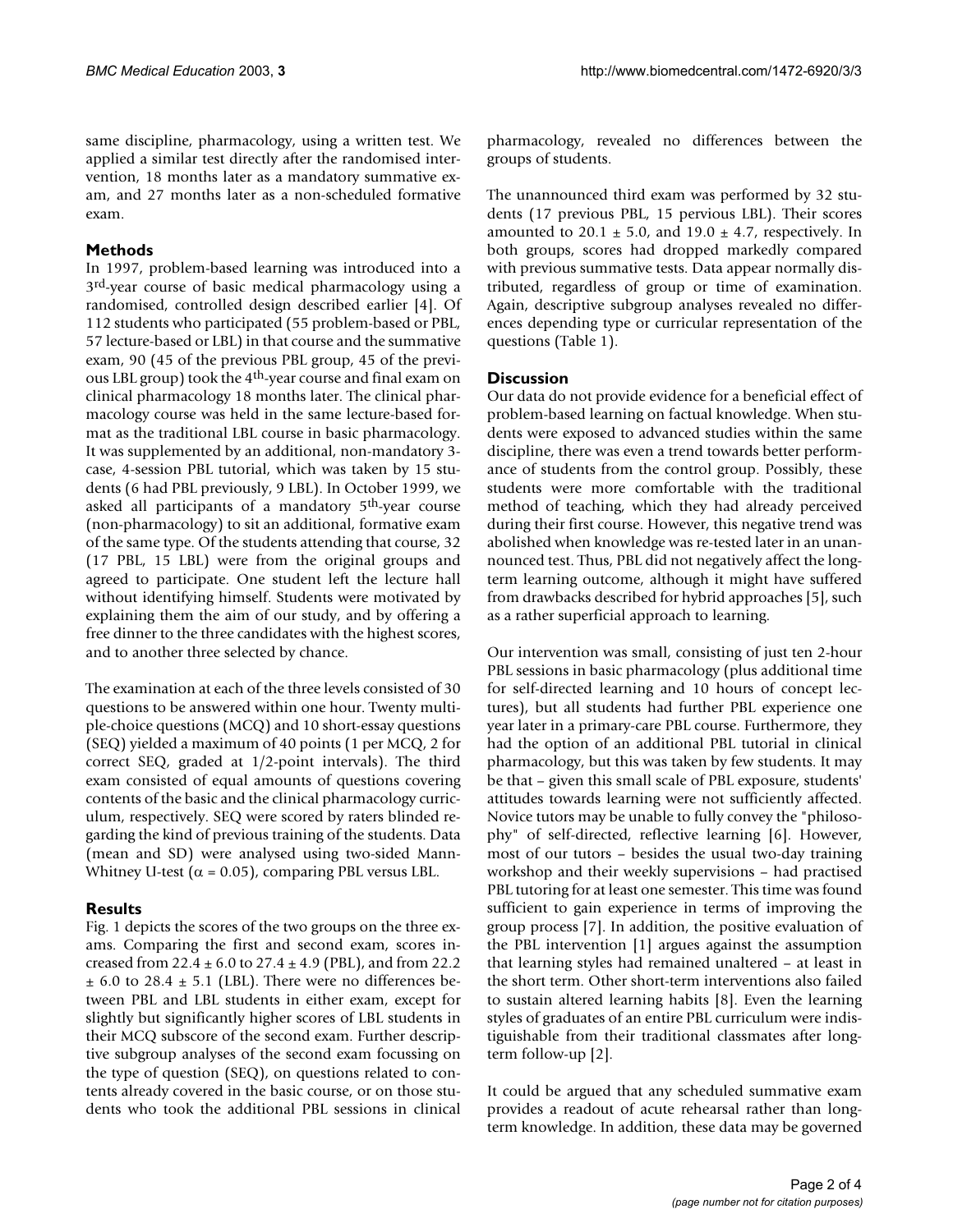<span id="page-2-0"></span>

#### **Figure 1**

**Exam results according to initial randomisation** Results of the three exams, obtained directly after the intervention (diamonds), 18 months later after the conventional clinical pharmacology course (triangles), and 27 months later without previous announcement (circles). Each symbol represents the score from an individual student. Closed symbols: original PBL group, open symbols: original LBL group.

by the very recent clinical pharmcology classes. To test this, students were later exposed to a similar examination format without being informed *a priori*. Astonishingly, 32 of the 33 potentially eligible students agreed to participate. The dropout rate from the original sample was nevertheless quite high, evidently because the majority of students had taken the mandatory course in an earlier semester or had been absent for other reasons. This might cause a selection bias, but the limited data available (similar age, clinical year, and results in the previous tests) argue against this assumption. The trend for a better performance of students originally randomised to traditional teaching was reversed, but the difference in favor of the PBL group was still insignificant. The scores were rather low in this test. Remarkably, the correlation between the results of the unscheduled test and the previous summative tests was low (Pearson  $r \approx 0.2$ ), unlike correlations between the two sequential summative tests ( $r \approx 0.5$ ). This might indicate that a different kind of knowledge is measured by an unscheduled test.

One should consider that the test results do not quite discriminate between retention of old knowledge, acquired by either traditional methods or PBL, and the presence of knowlegde acquired after the randomised intervention. The study of Rodriguez et al., 2002 [9] suggests that such new knowledge of pharmacology can be gained even without an educational intervention within the same discipline. This phenomenon could not be reproduced in our setting. Possible reasons include our longer follow-up interval, use of novel questions rather than those from the original thesaurus, or a teaching environment which does not as much reinforce acquisition of pharmacological knowledge outside the pharmacology courses. It may be easier to test long-term effects in more specialised disciplines which should be less "contaminated" by other